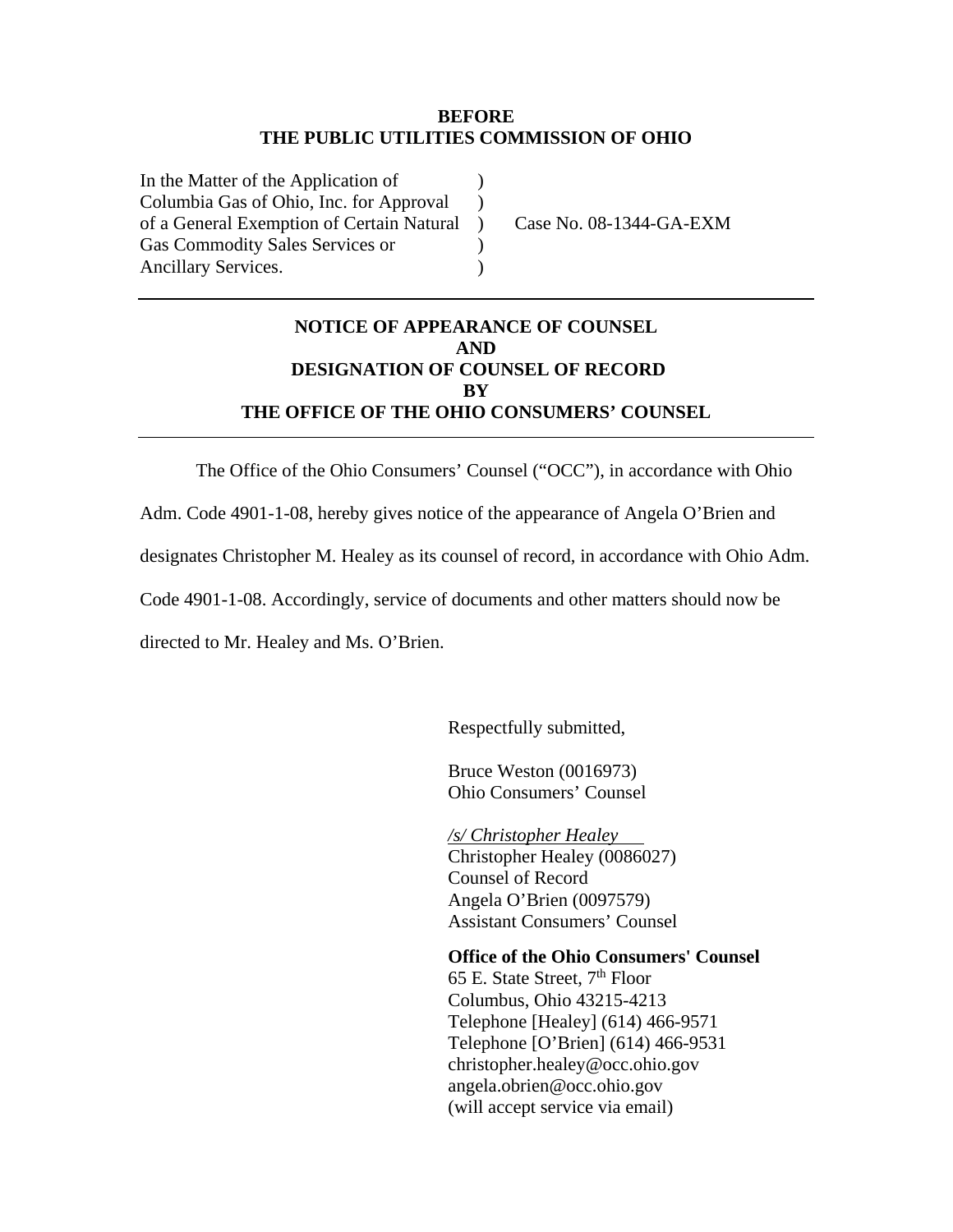## **CERTIFICATE OF SERVICE**

I hereby certify that a copy of the foregoing Notice of Designation of Counsel of Record was served via electronic transmission upon the parties this 9th day of January 2019.

> */s/ Christopher Healey\_\_\_\_\_\_* Christopher Healey Assistant Consumers' Counsel

## **SERVICE LIST**

Thomas.lindgren@ohioattorneygeneral.gov hayeslaw@buckeye-express.com cgoodman@energymarketers.com mdorch@kravitzille.com trhayslaw@gmail.com lgearhardt@ofbf.org kbedinghaus@standenergy.com arees@standenergy.com jdosker@standenergy.com pskaff@perrysburglaw.com mgriffiths@proliance.com cmooney@ohiopartners.org

Attorney Examiner: douglas.jennings@puc.state.oh.us

sseiple@nisource.com josephclark@nisource.com drinebolt@ohiopartners.org mwarnock@bricker.com bbreitschwerdt@bricker.com gkrassen@bricker.com David.perlman@bgllp.com ssherman@kdlegal.com jaborell@co.lucas.oh.us gjeffries@dom.com lisa.simpkins@constellation.com dconway@porterwright.com egallon@porterwright.com sam@mwncmh.com lmcalister@mwncmh.com mkurtz@bkllawfirm.com dboehm@bkllawfim.com sheilahmca@aol.com ballengerlawbjb@scbglobal.net pgoldberg@ci.orgon.oh.us jimmoan@hotmail.com leslie.kovacik@toledo.oh.gov Teresa.ringenbach@directenergy.com barthroyer@aol.com tobrien@bricker.com wjairey@vssp.com